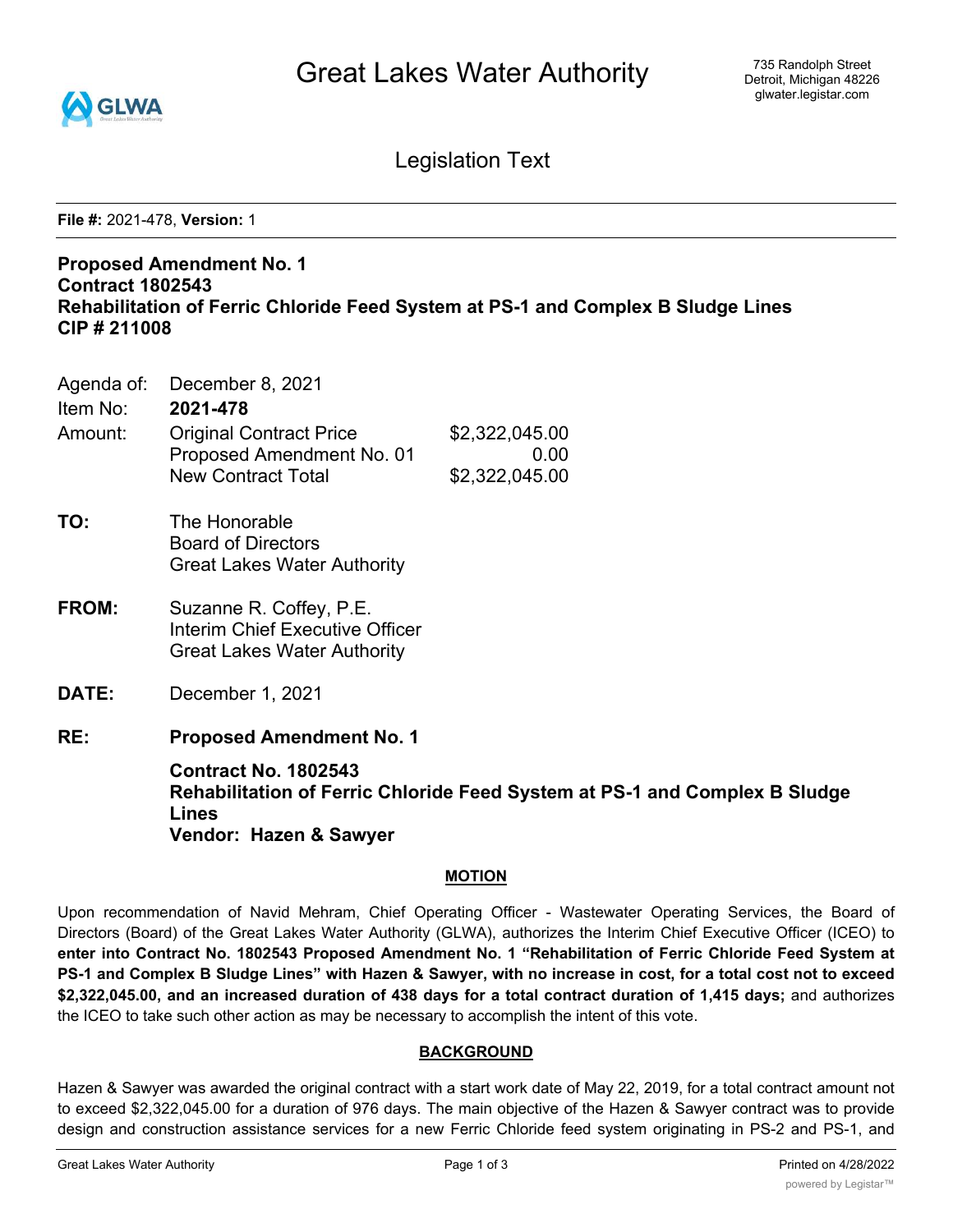rehabilitation of SCB-30 Thickened Waste Activated Sludge (TWAS) Line which conveys liquid sludge from Complex B to Complex A at WRRF. The current final completion date of contract 1802543 for Hazen & Sawyer's engineering services is January 21, 2022.

On April 5, 2021, Weiss Construction, LLC was given the Notice to Proceed on the associated construction Contract No. 2002190, which is the contract to construct the design completed by Hazen & Sawyer described above. This construction contract (2002190) has a duration of 24 months, with an established final completion date of April 5, 2023.

#### **JUSTIFICATION**

A time extension is needed to provide the required engineering services for the remaining construction contract time associated with Contract No. 2002190, which is ongoing between PS-2 & PS-1, and Complex A & Complex B at WRRF.

Contract No. 2002190, which is the construction contract for the new Ferric Chloride feed system is expected to reach final completion by April 5, 2023. The contractual substantial completion date for Contract No. 2002190 is established as of October 5, 2022.

It is GLWA's recommendation to extend the final completion date of Contract No. 1802543 from January 21, 2022, to April 5, 2023, to match the associated construction contract. Hazen & Sawyer submitted a time extension request and a zero-cost proposal to GLWA on April 5, 2021. No additional money is requested through Amendment No. 1.

### **PROJECT MANAGEMENT STATUS**

| Original Contract time       | 976 days (5/22/19 - 1/21/22)  |
|------------------------------|-------------------------------|
| Proposed Amendment No.1 time | 439 days (1/22/22 - 4/5/23)   |
| New Contract time            | 1,415 days (5/22/19 - 4/5/23) |

### **PROJECT ESTIMATE**

| <b>Original Contract Price</b> | \$2,322,045,00 |
|--------------------------------|----------------|
| Proposed Amendment No. 01      | 0.00           |
| New Contract Total             | \$2,322,045.00 |

#### **FINANCIAL PLAN IMPACT**

**Summary:** Sufficient funds are provided in the financial plan for this project.

**Funding Source:** Sewer Construction Fund

**Cost Center:** Wastewater Engineering

**Expense Type:** Design (5421-892211.000-617950-211008)

This is a time extension amendment. There will be no financial impact.